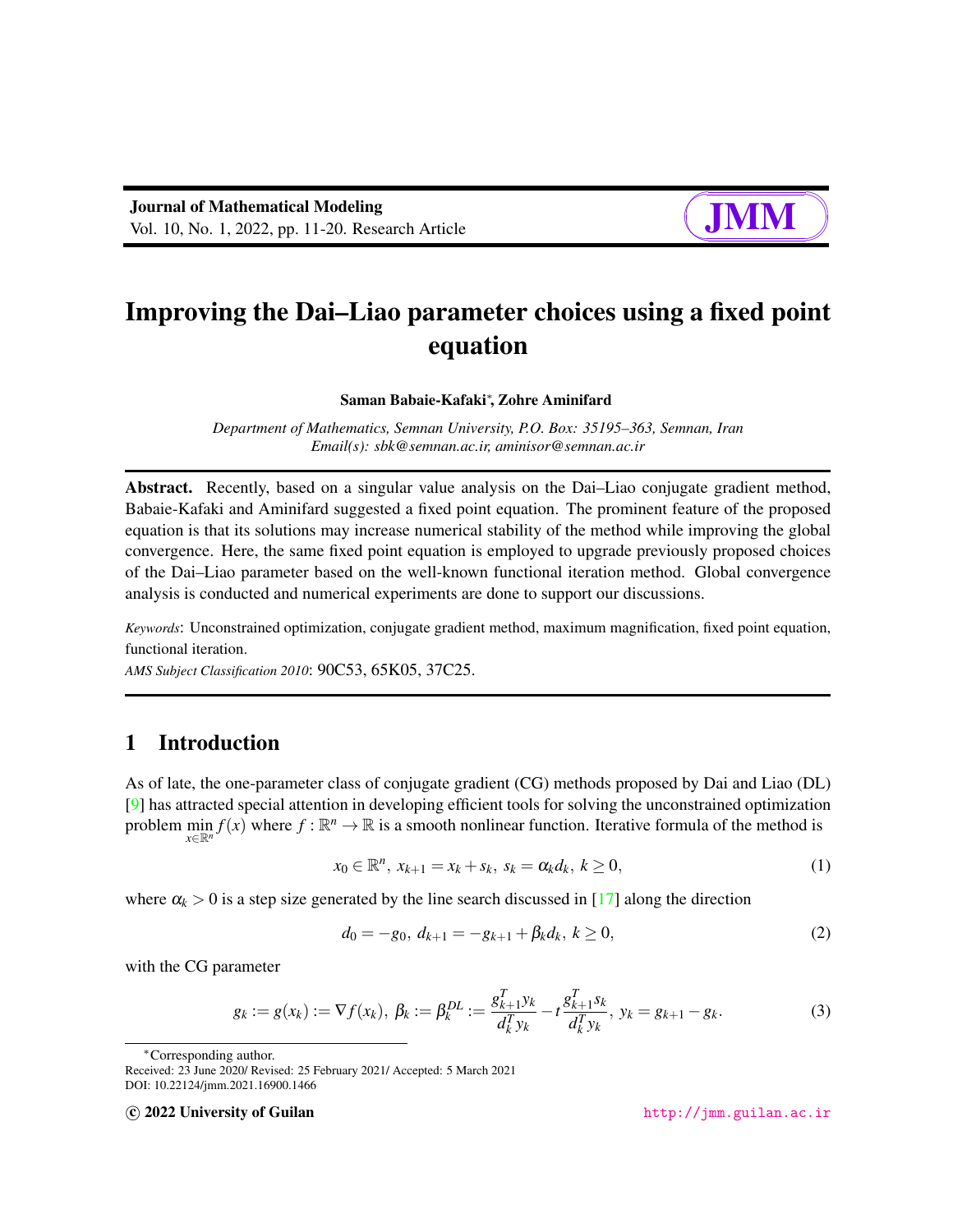#### 12 S. Babaie-Kafaki, Z. Aminifard

Here *t* is a nonnegative parameter. Note that if the line search fulfills the strong Wolfe conditions [\[17\]](#page-9-0),

<span id="page-1-1"></span>
$$
f(x_k + \alpha_k d_k) - f(x_k) \leq \delta \alpha_k g_k^T d_k,
$$
\n(4)

<span id="page-1-3"></span>
$$
|d_k^T g_{k+1}| \le -\sigma d_k^T g_k,\tag{5}
$$

with  $0 < \delta < \sigma < 1$ , then we have  $d_k^T y_k > 0$ , and so  $\beta_k^{DL}$  is well-defined.

It is worth noting that performance of the DL method is closely dependent on the choice of *t* for which an optimal formula has not been achieved yet [\[1\]](#page-8-1). Nevertheless, some recent adaptive choices for the DL parameter can be listed as follows:

$$
t = t_k^{(1)} = 2 \frac{||y_k||^2}{s_k^T y_k},
$$
 by Hager and Zhang [14]; (6)

$$
t = t_k^{(2)} = \frac{||y_k||^2}{s_k^T y_k}, \text{ by Dai and Kou [8];}
$$
 (7)

$$
t = t_k^{(3)} = \frac{s_k^T y_k}{||s_k||^2} + \frac{||y_k||}{||s_k||},
$$
 by Babaié-Kafaki and Ghanbari [5]; (8)

$$
t = t_k^{(4)} = \frac{||y_k||}{||s_k||},
$$
 by Babaie-Kafaki and Ghanbari [5]; (9)

$$
t = t_k^{(5)} = \frac{s_k^T y_k}{||s_k||^2}, \text{ by Andrei [2];}
$$
 (10)

$$
t = t_k^{(6)} = \frac{||s_k||^2||y_k||^2}{(s_k^T y_k)^2}
$$
, by Babaié-Kafaki and Ghanbari [7]; (11)

$$
t = t_k^{(7)} = \sqrt{\frac{||y_k||(s_k^T y_k)}{||s_k||^3}},
$$
 by Babaie-Kafaki and Ghanbari [6]; (12)

where ||.|| stands for the Euclidean norm. Especially, the DL method with

<span id="page-1-4"></span>
$$
t = \vartheta \frac{||y_k||^2}{s_k^T y_k},
$$

where  $\vartheta > \frac{1}{4}$  $\frac{1}{4}$  is a constant, has been established to satisfy the sufficient descent condition

<span id="page-1-2"></span>
$$
d_k^T g_k \le -c ||g_k||^2, \ k \ge 0,
$$
\n(13)

where  $c$  is a positive constant, independent of the objective function convexity and the line search conditions (see also  $\lceil 3 \rceil$ ).

Recently, conducting a singular value analysis [\[18\]](#page-9-2), Babaie-Kafaki and Aminifard [\[4\]](#page-8-8) computed direction of the maximum magnification by search direction matrix of the DL method [\[5\]](#page-8-3),

<span id="page-1-0"></span>
$$
Q_{k+1} = I - \frac{s_k y_k^T}{s_k^T y_k} + t \frac{s_k s_k^T}{s_k^T y_k},
$$
\n(14)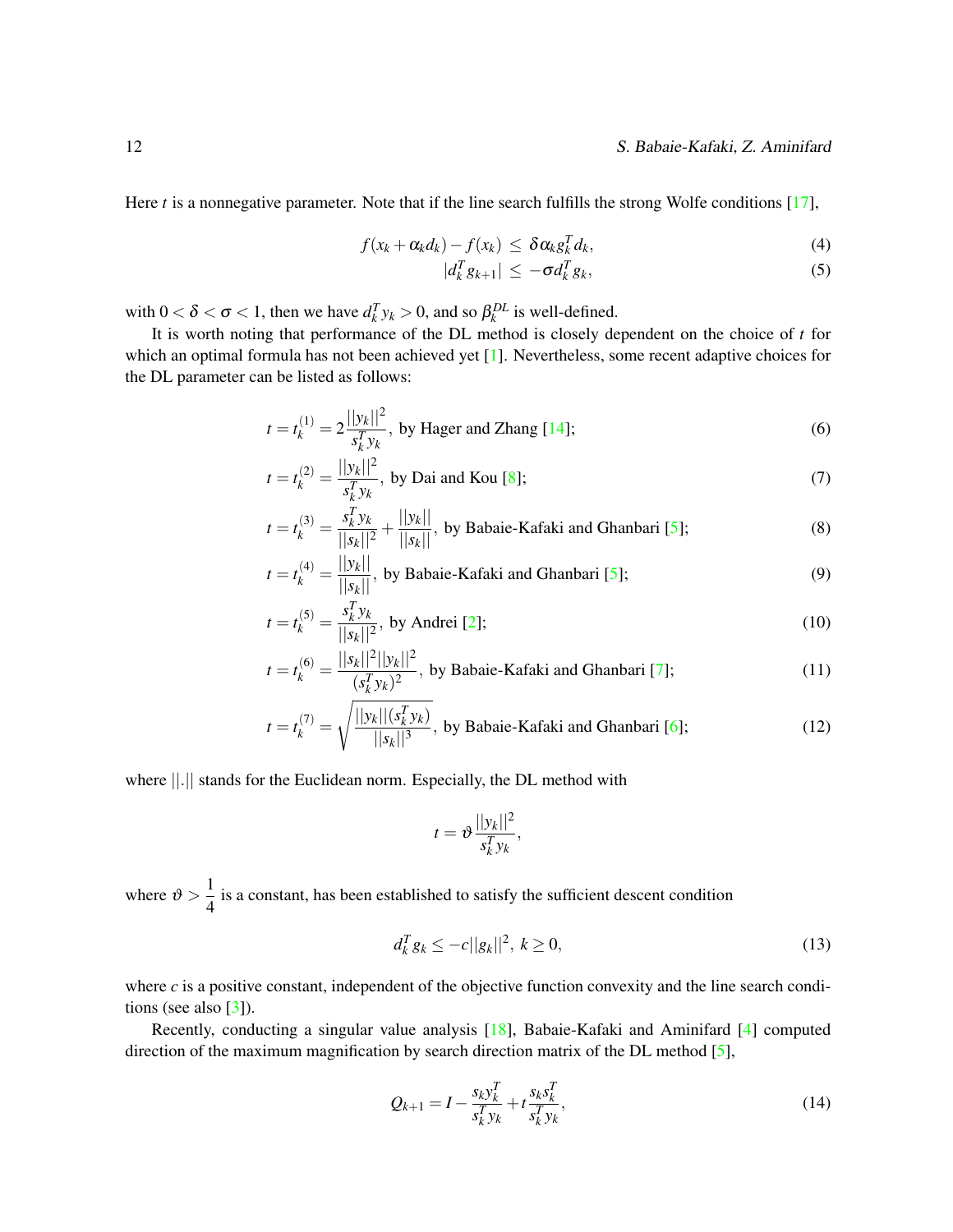where *I* is an  $n \times n$  identity matrix. In light of the analysis carried out in [\[5\]](#page-8-3), the largest singular value of  $Q_{k+1}$ , namely  $\sigma_k^+$ , can be computed as follows:

<span id="page-2-0"></span>
$$
\sigma_k^+=\frac{1}{2}\frac{\sqrt{a_k^2+b_k^2-q_k^2}}{q_k}+\frac{1}{2}\frac{\sqrt{p_k^2+b_k^2-q_k^2}}{q_k},
$$

with  $q_k = s_k^T y_k$ ,  $a_k = t||s_k||^2 + q_k$ ,  $b_k = ||s_k|| ||y_k||$ , and  $p_k = t||s_k||^2 - q_k$ . Now, considering [\(14\)](#page-1-0), the DL search directions can be generated by:

$$
d_{k+1} = -Q_{k+1}g_{k+1}, \ k \ge 0. \tag{15}
$$

As discussed in [\[4\]](#page-8-8), when the gradient and the direction of the maximum magnification by the search direction matrix are approximately parallel, from [\(15\)](#page-2-0) we may have  $||g_{k+1}|| \ll ||d_{k+1}||$ . Therefore, numerical errors (such as data swamping) may corrupt the solution and slow down the convergence speed (see Theorem 2.1 of  $[11]$ ). Hence, if the gradient  $g_{k+1}$  is far from the direction of the maximum magnification by  $Q_{k+1}$  as much as possible (kind of being orthogonal), impact of the mentioned troubles may be decreased. Based on this fact, in [\[4\]](#page-8-8) it has been noted that the fixed point equation  $t = \varphi(t)$  with

<span id="page-2-1"></span>
$$
\varphi(t) = \frac{(\sigma_k^+)^2}{1 - (\sigma_k^+)^2} \left( \frac{s_k^T y_k}{||s_k||^2} - \frac{g_{k+1}^T y_k}{g_{k+1}^T s_k} \right),\tag{16}
$$

should be solved to achieve an appropriate formula for computing the DL parameter. As a result, they suggested the following adaptive choice:

<span id="page-2-2"></span>
$$
t = t_k^{(8)} = \begin{cases} \max \left\{ \frac{e_k \pm \sqrt{e_k^2 + 4h_k^2 b_k^2}}{2h_k ||s_k||^2}, \vartheta \frac{||y_k||^2}{s_k^T y_k} \right\}, & g_{k+1}^T s_k \neq 0 \text{ and } h_k \neq 0, \\ \vartheta \frac{||y_k||^2}{s_k^T y_k}, & \text{otherwise,} \end{cases}
$$
(17)

in which

$$
h_k = \frac{s_k^T y_k}{||s_k||^2} - \frac{g_{k+1}^T y_k}{g_{k+1}^T s_k}, \quad e_k = ||y_k||^2 - h_k^2 ||s_k||^2 - \frac{(s_k^T y_k)^2}{||s_k||^2},
$$

 $v > \frac{1}{4}$  $\frac{1}{4}$ ,

and

is a constant.

Here, using the fixed point equation  $(16)$  obtained based on the maximum magnification by the matrix  $Q_{k+1}$ , we propose a general modification approach for the adaptive choices of the DL parameter. This is the subject of Section [2,](#page-3-0) together with a brief convergence analysis. We provide a test bed to shed light on the merits of our modification scheme in Section [3.](#page-4-0) Finally, in Section [4](#page-4-1) we come out with concluding remarks. Hereafter, we assume that  $d_k^T y_k > 0$ , as guaranteed by the strong Wolfe conditions [\(4\)](#page-1-1) and [\(5\)](#page-1-1).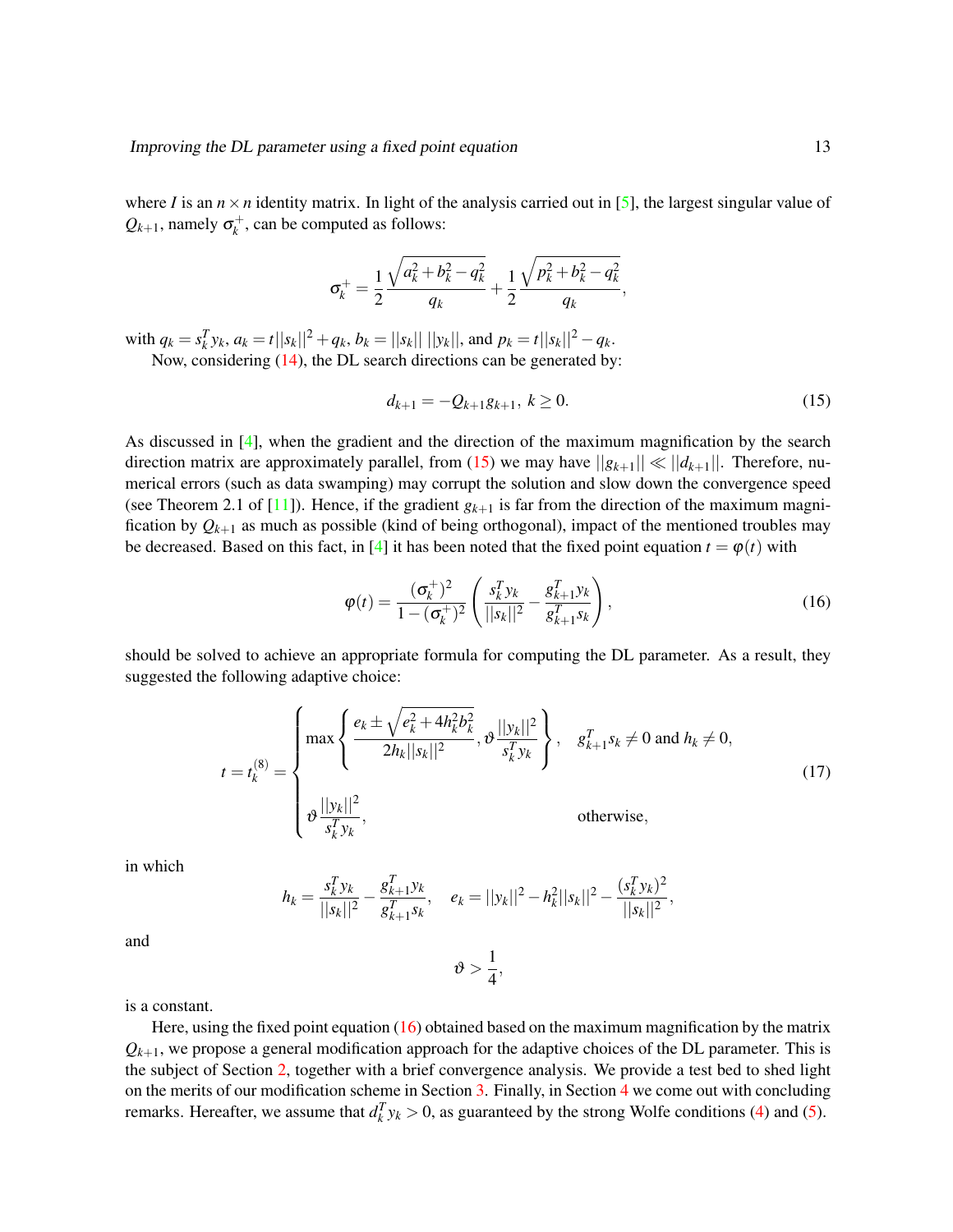#### <span id="page-3-0"></span>2 A modification scheme for the Dai–Liao parameter choices

As known, functional iteration method is a popular technique for solving fixed point equations [\[16\]](#page-9-4). Especially, near the solution computational behavior of the method is acceptable. So, in order to take advantage of the fixed point equation [\(16\)](#page-2-1), if we have the appropriate choice  $t = t_k$  for the DL parameter, then we may suggest its modified version as  $\bar{t}_k = \varphi(t_k)$ . However, the choice  $t = \bar{t}_k$  may be nonpositive. In addition, generally it may not guarantee the descent property for the DL method. Hence, based on the eigenvalue analysis conducted in [\[3\]](#page-8-7), we suggest the following one-parameter class of choices for the DL parameter:

<span id="page-3-1"></span>
$$
t = \tau(t_k) = \begin{cases} \max \left\{ \varphi(t_k), \vartheta \frac{||y_k||^2}{s_k^T y_k} \right\}, & g_{k+1}^T s_k \neq 0 \text{ and } \sigma_k^+ > 1, \\ \vartheta \frac{||y_k||^2}{s_k^T y_k}, & \text{otherwise,} \end{cases}
$$
(18)

with the constant  $\vartheta > \frac{1}{4}$  $\frac{1}{4}$ . As can be seen, different choices for  $t_k$  yield different formulas for  $\tau(t_k)$ . Now, similar to the proof of Lemma 3.1 of [\[4\]](#page-8-8), the following result can be established for the DL parameter  $t = \tau(t_k)$ . The proof is ignored to avoid verbosity.

**Lemma 1.** For the DL method with  $t = \tau(t_k)$  given by [\(18\)](#page-3-1), if the line search guarantees that  $d_k^T y_k > 0$ , *for all*  $k \geq 0$ *, then the sufficient descent condition [\(13\)](#page-1-2) holds.* 

In what follows, we discuss the global convergence of the DL method with the parameter  $t = \tau(t_k)$ given by  $(18)$ . In this context, the following preliminaries are needed [\[11\]](#page-9-3).

<span id="page-3-2"></span>**Assumption 1.** For arbitrary  $x_0 \in \mathbb{R}^n$ ,  $\mathcal{L} = \{x : f(x) \le f(x_0)\}$  is a bounded set and in some neighbor*hood* U of L,  $\nabla f(x)$  *is Lipschitz continuous; that is, there exists a constant L > 0 such that* 

$$
||\nabla f(x) - \nabla f(\tilde{x})|| \le L||x - \tilde{x}||, \,\forall x, \tilde{x} \in \mathcal{U}.
$$
\n<sup>(19)</sup>

The following theorem ensures the global convergence of the method for uniformly convex functions [\[17\]](#page-9-0). The proof is similar to the proof of Theorem 3.3 of [\[9\]](#page-8-0) and here is omitted.

<span id="page-3-3"></span>Theorem 1. *Suppose that Assumption [1](#page-3-2) holds and the CG method using [\(1\)](#page-0-0)–[\(2\)](#page-0-1) and [\(18\)](#page-3-1) is applied. If t is uniformly bounded, the objective function f is uniformly convex on*  $\mathcal U$  *and the step size*  $\alpha_k$  *is computed to fulfill the strong Wolfe conditions [\(4\)](#page-1-1) and [\(5\)](#page-1-1), then the method converges in the sense that*  $\lim_{k \to \infty} ||g_k|| = 0.$ 

To ensure boundedness of *t* (as assumed in Theorem [1\)](#page-3-3), we can set  $t \leftarrow \min\{t, M\}$ , where *M* is a large positive constant. Also, in order to achieve global convergence for general functions, we can employ the following restricted version of the CG parameter  $(3)$  [\[9\]](#page-8-0):

<span id="page-3-4"></span>
$$
\beta_k^{DL+} = \max\left\{\frac{g_{k+1}^T y_k}{d_k^T y_k}, 0\right\} - t \frac{g_{k+1}^T s_k}{d_k^T y_k}.
$$
\n(20)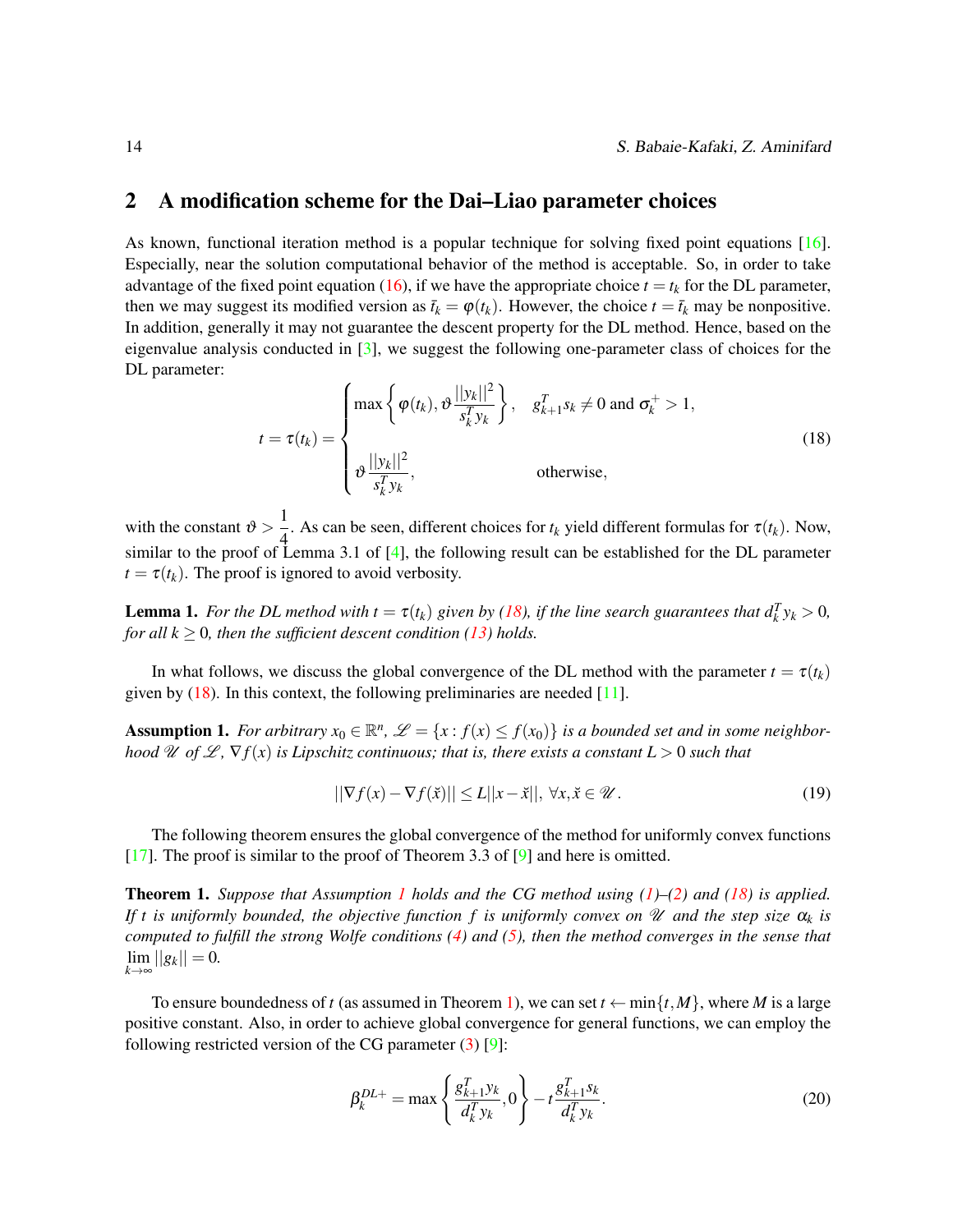### <span id="page-4-0"></span>3 Numerical experiments

In this section, we investigate computational effect of the choice  $t = \tau(t_k)$  given by [\(18\)](#page-3-1) on the DL+ method in which the CG parameter is computed by  $(20)$ , with different eight adaptive choices  $(6)$ – $(12)$ and [\(17\)](#page-2-2) for  $t_k$ . Here, for  $i = 1, 2, ..., 8$ , the method with  $t = t_k^{(i)}$  which is called DLi+ is compared by its modified version with  $t = \tau(t_k^{(i)})$  $k_k^{(l)}$ ) which is called MDL*i*+. The runs were performed on a set of 153 unconstrained optimization test problems of the CUTEr collection [\[12\]](#page-9-5) as given in Table [1.](#page-5-0) The hardware and software specifications have been clarified in [\[4\]](#page-8-8). In the line search procedure, the strong Wolfe conditions [\(4\)](#page-1-1) and [\(5\)](#page-1-1) have been employed using Algorithm 3.5 of [\[17\]](#page-9-0) with  $\delta = 0.0001$  and  $\sigma = 0.99$ . The steepest descent direction employed when an uphill search direction was generated [\[9\]](#page-8-0). The efficiency of all algorithms was evaluated by applying the performance profile of Dolan–Moré [[10\]](#page-8-9). To do so, the total number of function and gradient evaluations (TNFGE) being equal to  $N_f + 2N_g$ , where  $N_f$  and  $N_g$  respectively denote the number of function and gradient evaluations, and the times in second (TSEC) were used as the cost measures. Moreover, the algorithms were stopped when TNFGE>  $20000+50n$  (where *n* denotes the dimension of the problem) or achieving a solution with  $||g_k|| < 10^{-6}$ .

Figures [1](#page-6-0) and [2](#page-7-0) illustrate the results of comparisons (based on the considerations of  $[13]$ ) in which  $p(\omega)$  stands for the Dolan–Moré performance profile in the level  $\omega$  [\[10\]](#page-8-9). As seen, MDL*i*+ for  $i = 3, \ldots, 8$ are superior to DL*i*, with respect to TNFGE and TSEC. Also, from Figures [1](#page-6-0) and [2](#page-7-0) it can be concluded that MDL1+ and MDL2+ respectively are preferable to DL1+ and DL2+ with respect to TNFGE while in viewpoint of TSEC, MDL1+ and DL1+ as well as MDL2+ and DL2+ are competitive. Hence, employing the given fixed point equation can enhance effectiveness of the previously proposed adaptive choices of the DL parameter. As a final remark, Table [2](#page-8-10) showed that averagely at almost  $\frac{1}{3}$  of the iterations of the MDLi+ methods  $(i = 1, 2, ..., 8)$  our modification scheme were employed in the sense that we had  $t = \varphi(t_k^{(i)})$  $\binom{n}{k}$  in [\(18\)](#page-3-1).

## <span id="page-4-1"></span>4 Conclusions and future works

Finding optimal choices for the parameter of the Dai–Liao method is a classical open problem in the conjugate gradient methods. In this regard, by orthogonalizing the direction of the maximum magnification by the search direction matrix of the method to the gradient vector, a fixed point equation has been obtained. As known, functional iteration method is a popular technique for solving fixed point equations, being computationally promising near the solution. Based on this fact, a modification scheme has been proposed for the classical reasonable choices of the Dai–Liao parameter, yielding a one-parameter class of adaptive choices. To investigate practical effect of our approach, several pairwise comparisons have been done on a set of CUTEr test problems, using the Dolan–Moré performance profile. They showed the proposed modified methods outperform their classical versions. Especially, the experiments demonstrated that averagely in 32.55% of the iterations of the modified methods our fixed point scheme were employed.

As a final note, the functional iteration method for the fixed point equation  $t = \varphi(t)$  can have good convergence behavior when  $\varphi(t)$  given by [\(16\)](#page-2-1) is a contractive function on a compact interval containing the solution as an inner point  $[16]$ . It is worth noting that in our experiments we have observed that  $\varphi'(t_k)$  < 1, for all  $k \ge 0$ . So, as a future work, one can establish the inequality  $\varphi'(t)$  < 1 which ensures that  $\varphi(t)$  is contractive. Also, employing such fixed point approaches on the other iterative methods of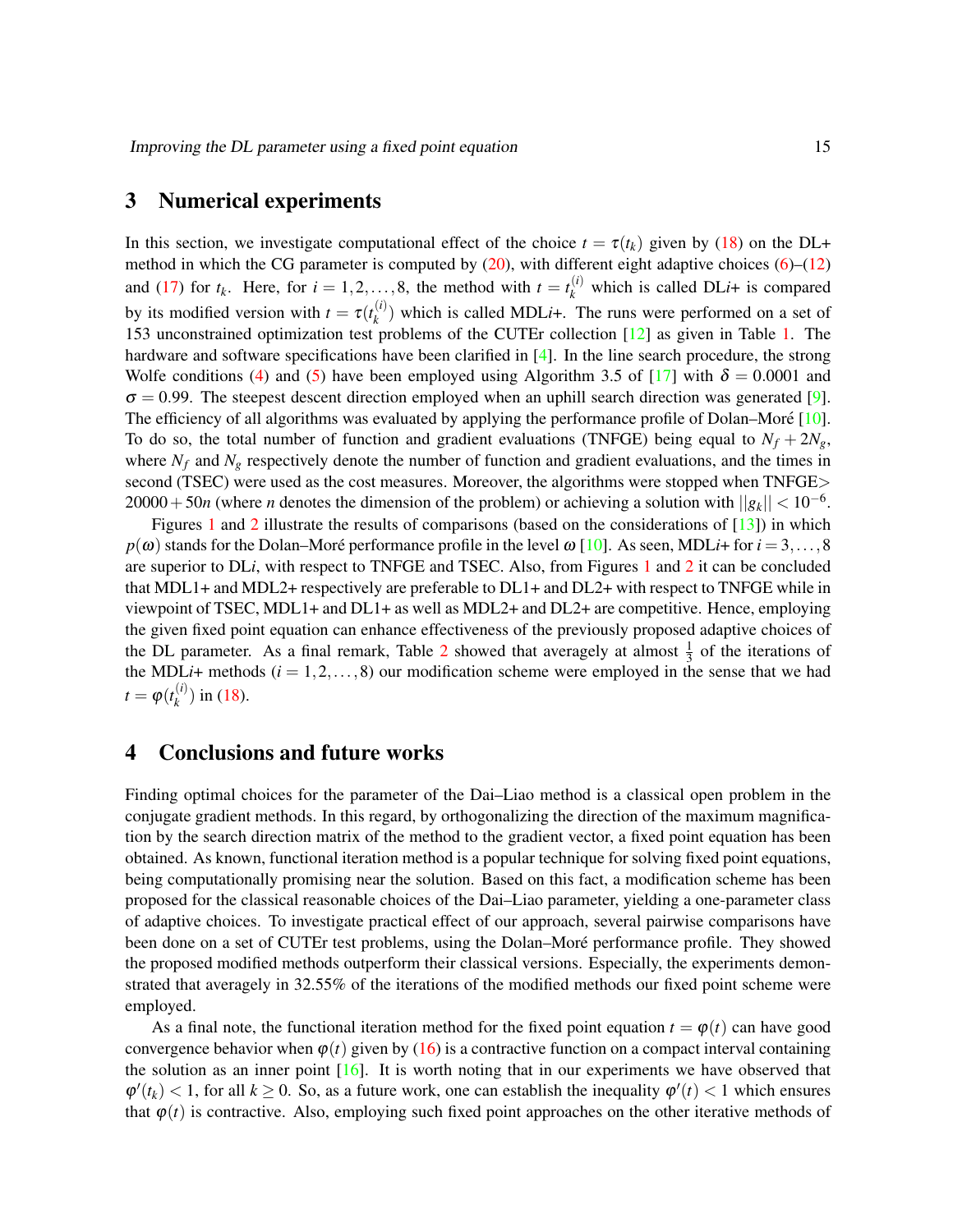<span id="page-5-0"></span>

| Function        | n                | Function        | n              | Function                           | n              |
|-----------------|------------------|-----------------|----------------|------------------------------------|----------------|
| <b>AKIVA</b>    | 2                | <b>DIXMAANL</b> | 3000           | <b>KOWOSB</b>                      | 4              |
| <b>ALLINIT</b>  | $\overline{4}$   | <b>DIXMAANM</b> | 15             | <b>LIARWHD</b>                     | 5000           |
| <b>ALLINITU</b> | $\overline{4}$   | <b>DIXMAANN</b> | 15             | <b>LOGHAIRY</b>                    | 2              |
| <b>ARGLINA</b>  | 200              | DIXON3DQ        | 10000          | <b>MANCINO</b>                     | 100            |
| <b>ARGTRIGL</b> | 10               | <b>DJTL</b>     | $\mathfrak{2}$ | <b>MARATOSB</b>                    | $\overline{2}$ |
| <b>ARWHEAD</b>  | 5000             | <b>DJTL</b>     | $\overline{c}$ | <b>MEXHAT</b>                      | $\overline{2}$ |
| <b>BARD</b>     | 3                | DMN15102        | 66             | <b>MOREBV</b>                      | 5000           |
| <b>BDEXP</b>    | 5000             | DMN15103        | 99             | <b>MSQRTALS</b>                    | 1024           |
| <b>BDQRTIC</b>  | 5000             | DMN37142        | 66             | <b>MSQRTBLS</b>                    | 1024           |
| <b>BEALE</b>    | 2                | DMN37143        | 99             | NONCVXU2                           | 5000           |
| <b>BENNETT5</b> | 3                | <b>DQDRTIC</b>  | 5000           | <b>NONDIA</b>                      | 5000           |
| BIGGS6          | 6                | <b>DQRTIC</b>   | 5000           | <b>NONDQUAR</b>                    | 5000           |
| BIGGSB1         | 5000             | <b>DRCAV1LQ</b> | 4489           | <b>OSBORNEA</b>                    | 5              |
| BOX3            | 3                | DRCAV2LQ        | 4489           | <b>OSBORNEB</b>                    | 11             |
| <b>BQP1VAR</b>  | $\mathbf{1}$     | DRCAV3LQ        | 4489           | <b>OSCIPATH</b>                    | 10             |
| <b>BQPGABIM</b> | 50               | <b>ECKERLE4</b> | 3              | PALMER1D                           | $\tau$         |
| <b>BQPGASIM</b> | 50               | <b>EDENSCH</b>  | 2000           | PALMER2C                           | 8              |
| <b>BRKMCC</b>   | 2                | EG <sub>2</sub> | 1000           | PALMER3C                           | 8              |
| <b>BROWNAL</b>  | 200              | <b>EIGENALS</b> | 2550           | PALMER4C                           | 8              |
| <b>BROWNBS</b>  | $\overline{c}$   | <b>EIGENBLS</b> | 2550           | PALMER5C                           | 6              |
| <b>BROWNBS</b>  | $\overline{c}$   | <b>EIGENCLS</b> | 2652           | PALMER6C                           | 8              |
| <b>BROWNDEN</b> | $\overline{4}$   | ENGVAL2         | 3              | PALMER7C                           | 8              |
| <b>BROYDN7D</b> | 5000             | <b>ERRINROS</b> | 50             | PALMER8C                           | 8              |
| <b>BRYBND</b>   | 5000             | <b>EXPFIT</b>   | 2              | <b>PARKCH</b>                      | 15             |
| <b>CHAINWOO</b> | 4000             | <b>EXTROSNB</b> | 1000           | PENALTY1                           | 1000           |
| <b>CHENHARK</b> | 5000             | FLETCBV2        | 5000           | PENALTY2                           | 200            |
| <b>CHNROSNB</b> | 50               | FLETCBV3        | 5000           | <b>POWELLSG</b>                    | 5000           |
| CHWIRUT2        | 3                | <b>FLETCHCR</b> | 1000           | <b>POWER</b>                       | 10000          |
| <b>CLIFF</b>    | $\overline{2}$   | <b>FMINSRF2</b> | 5625           | <b>QUARTC</b>                      | 5000           |
| <b>CLPLATEB</b> | 5041             | <b>FMINSURF</b> | 5625           | <b>ROSENBR</b>                     | $\overline{c}$ |
| <b>CUBE</b>     | 2                | GAUSS1LS        | 8              | S308                               | $\overline{c}$ |
| <b>DECONVU</b>  | 63               | GAUSS3LS        | 8              | <b>SINEVAL</b>                     | $\overline{c}$ |
| <b>DENSCHNA</b> | $\boldsymbol{2}$ | <b>GENHUMPS</b> | 5000           | <b>SISSER</b>                      | $\overline{c}$ |
| <b>DENSCHNB</b> | $\overline{2}$   | <b>GENROSE</b>  | 500            | <b>SNAIL</b>                       | $\overline{c}$ |
| <b>DENSCHNC</b> | $\overline{c}$   | <b>GROWTHLS</b> | 3              | <b>SPARSINE</b>                    | 5000           |
| <b>DENSCHNC</b> | $\overline{c}$   | <b>GULF</b>     | 3              | <b>SPARSQUR</b>                    | 10000          |
| <b>DENSCHND</b> | 3                | <b>HAIRY</b>    | $\overline{c}$ | <b>SPMSRTLS</b>                    | 4999           |
| <b>DENSCHND</b> | 3                | <b>HATFLDD</b>  | 3              | <b>SROSENBR</b>                    | 5000           |
| <b>DENSCHNE</b> | 3                | <b>HATFLDE</b>  | 3              |                                    |                |
|                 | $\overline{c}$   |                 | 3              | <b>TESTQUAD</b><br><b>TOINTGOR</b> | 5000<br>50     |
| <b>DENSCHNF</b> |                  | <b>HATFLDFL</b> |                |                                    |                |
| <b>DIXMAANA</b> | 3000             | <b>HEART6LS</b> | 6              | <b>TOINTGSS</b>                    | 5000           |
| <b>DIXMAANB</b> | 3000             | <b>HEART8LS</b> | 8              | <b>TOINTPSP</b>                    | 50             |
| <b>DIXMAANC</b> | 3000             | <b>HELIX</b>    | 3              | <b>TOINTQOR</b>                    | 50             |
| <b>DIXMAAND</b> | 3000             | <b>HILBERTA</b> | 2              | <b>TQUARTIC</b>                    | 5000           |
| <b>DIXMAANE</b> | 3000             | <b>HILBERTB</b> | 10             | <b>TRIDIA</b>                      | 5000           |
| <b>DIXMAANF</b> | 3000             | <b>HIMMELBB</b> | 2              | <b>VARDIM</b>                      | 200            |
| <b>DIXMAANG</b> | 3000             | <b>HIMMELBF</b> | 4              | <b>VAREIGVL</b>                    | 50             |
| <b>DIXMAANH</b> | 3000             | <b>HIMMELBG</b> | 2              | <b>VIBRBEAM</b>                    | 8              |
| <b>DIXMAANI</b> | 3000             | <b>HIMMELBH</b> | 2              | <b>WATSON</b>                      | 12             |
| <b>DIXMAANJ</b> | 3000             | <b>HUMPS</b>    | 2              | <b>WOODS</b>                       | 4000           |
| <b>DIXMAANK</b> | 3000             | <b>JENSMP</b>   | 2              | <b>YFITU</b>                       | 3              |

Table 1: Test problems data.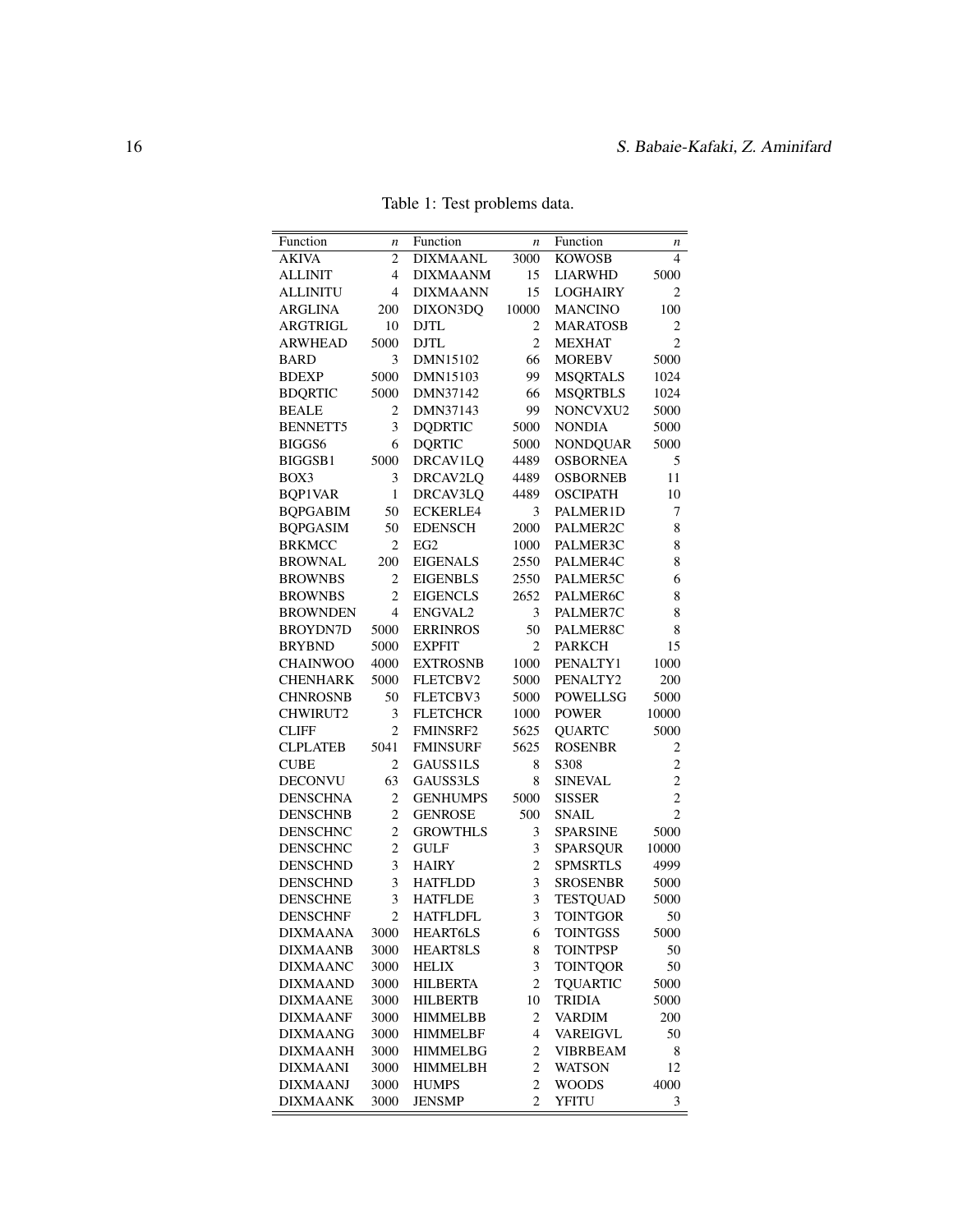<span id="page-6-0"></span>

Figure 1: Performance profile in terms of TNFGE.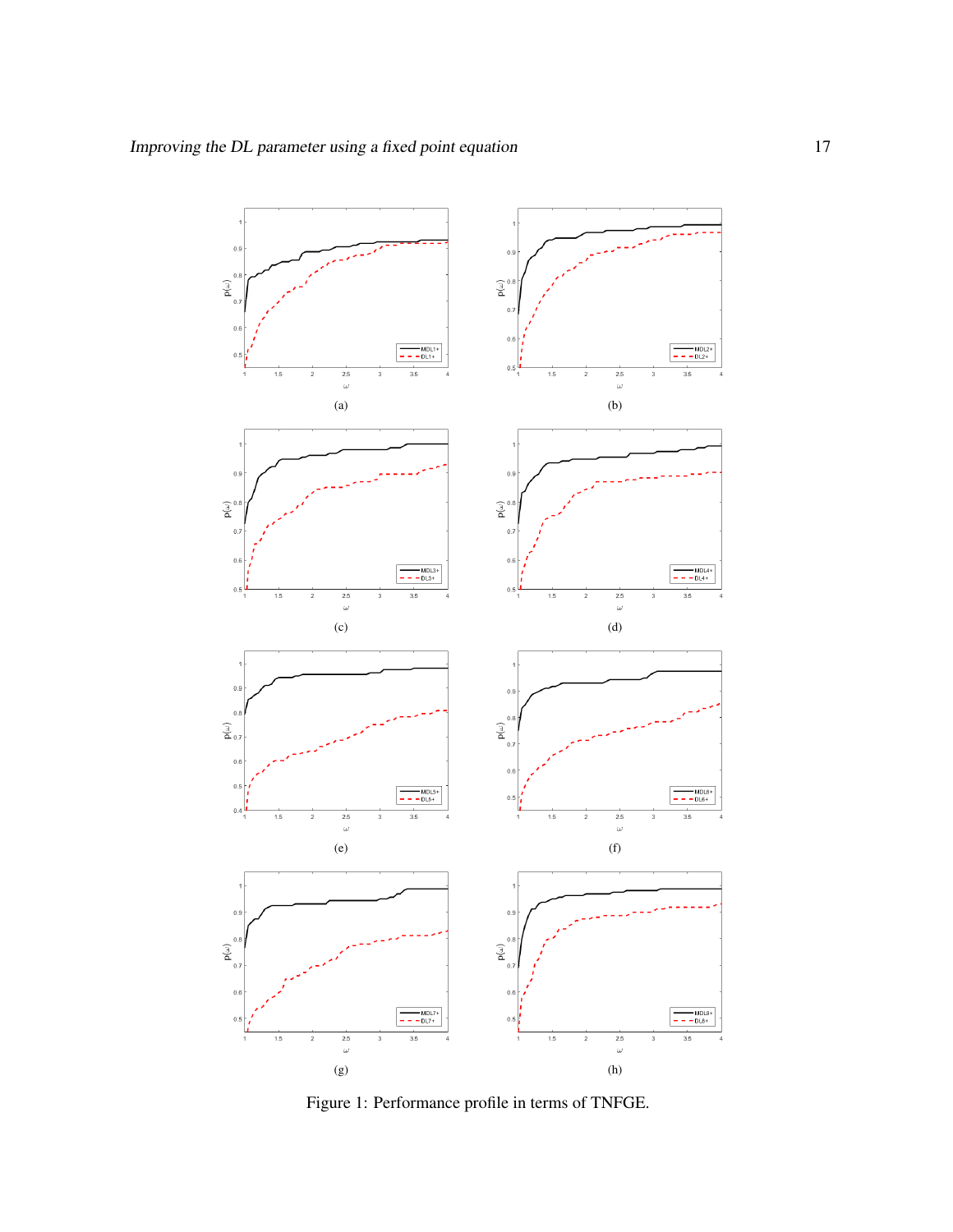<span id="page-7-0"></span>

Figure 2: Performance profile in terms of TSEC.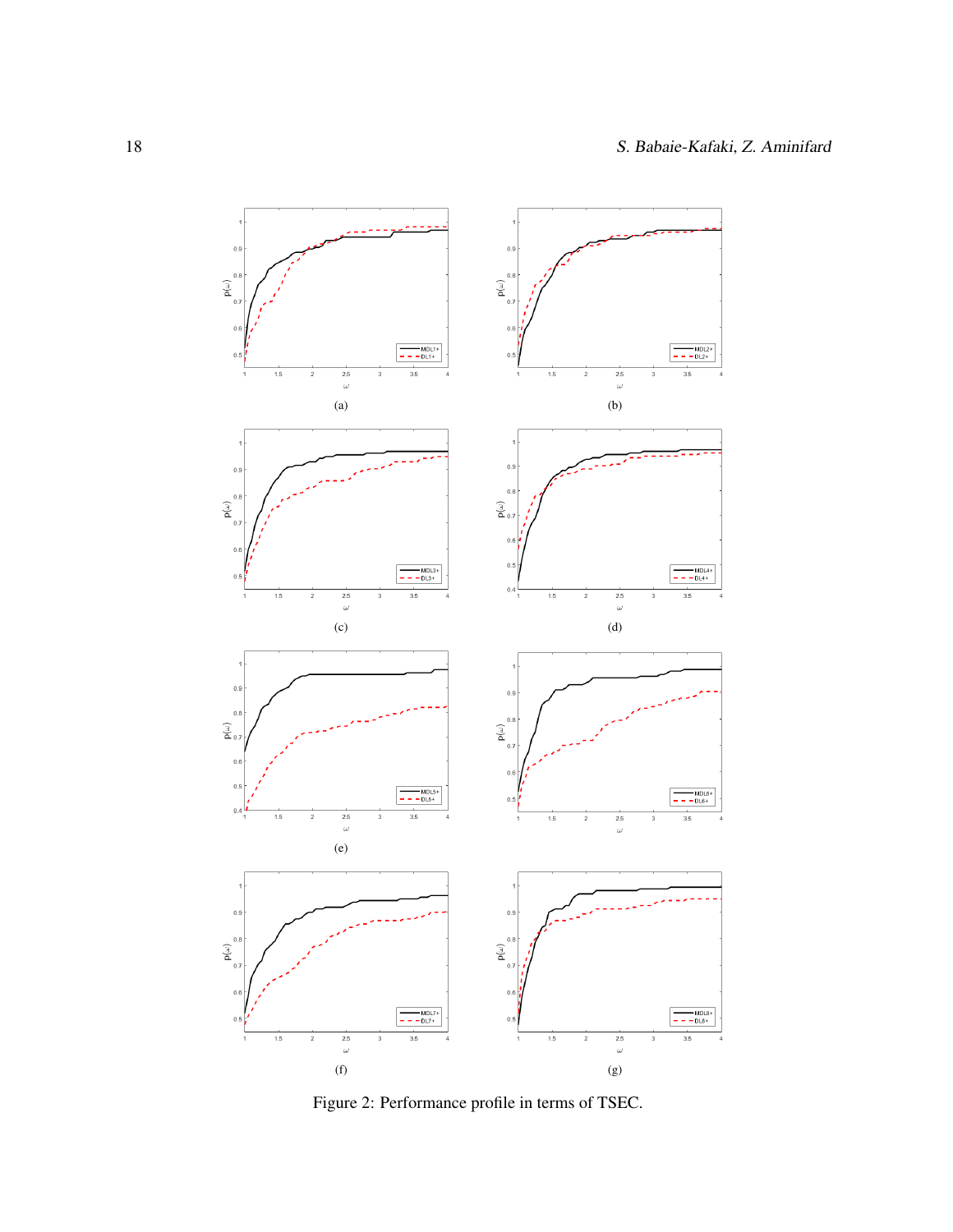Improving the DL parameter using a fixed point equation 19

<span id="page-8-10"></span>Table 2: Average percentage of the iterations with  $t = \varphi(t_k^{(i)})$  $f_k^{(i)}$  for the methods MDL*i*+, *i* = 1, 2, ..., 8.

| $MDL1+ MDL2+ MDL3+ MDL4+ MDL5+ MDL6+ MDL7+ MDL8+$       |  |  |  |
|---------------------------------------------------------|--|--|--|
| 29.89% 31.81% 31.74% 33.21% 32.72% 37.49% 31.55% 39.34% |  |  |  |

unconstrained optimization can be investigated.

### Acknowledgements

This research was supported by Research Council of Semnan University. The authors thank the anonymous reviewers for their valuable comments and suggestions helped to improve the quality of this work. They are also grateful to Professor Michael Navon for providing the line search code.

# References

- <span id="page-8-1"></span>[1] N. Andrei, *Open problems in conjugate gradient algorithms for unconstrained optimization*, B. Malays. Math. Sci. So. 34 (2011) 319–330.
- <span id="page-8-4"></span>[2] N. Andrei, *A Dai–Liao conjugate gradient algorithm with clustering of eigenvalues*, Numer. Algorithms 77 (2018) 1273–1282.
- <span id="page-8-7"></span>[3] S. Babaie-Kafaki, *On the sufficient descent condition of the Hager–Zhang conjugate gradient methods*, 4OR 12 (2014) 285–292.
- <span id="page-8-8"></span>[4] S. Babaie-Kafaki, Z. Aminifard, *An optimal parameter choice for the Dai–Liao family of conjugate gradient methods by avoiding a direction of the maximum magnification by the search direction matrix*, 4OR 17 (2019) 317–330.
- <span id="page-8-3"></span>[5] S. Babaie-Kafaki, R. Ghanbari, *The Dai–Liao nonlinear conjugate gradient method with optimal parameter choices*, European J. Oper. Res. 234 (2014) 625–630.
- <span id="page-8-6"></span>[6] S. Babaie-Kafaki, R. Ghanbari, *Two optimal Dai–Liao conjugate gradient methods*, Optimization 64 (2015) 2277–2287.
- <span id="page-8-5"></span>[7] S. Babaie-Kafaki, R. Ghanbari, *A class of adaptive Dai–Liao conjugate gradient methods based on the scaled memoryless BFGS update*, 4OR 15 (2017) 85–92.
- <span id="page-8-2"></span>[8] Y.H. Dai, C.X. Kou, *A nonlinear conjugate gradient algorithm with an optimal property and an improved Wolfe line search*, SIAM J. Optim. 23 (2013) 296–320.
- <span id="page-8-0"></span>[9] Y.H. Dai, L.Z. Liao, *New conjugacy conditions and related nonlinear conjugate gradient methods*, Appl. Math. Optim. 43 (2001) 87–101.
- <span id="page-8-9"></span>[10] E.D. Dolan, J.J. More,´ *Benchmarking optimization software with performance profiles*, Math. Program. 91 (2002) 201–213.